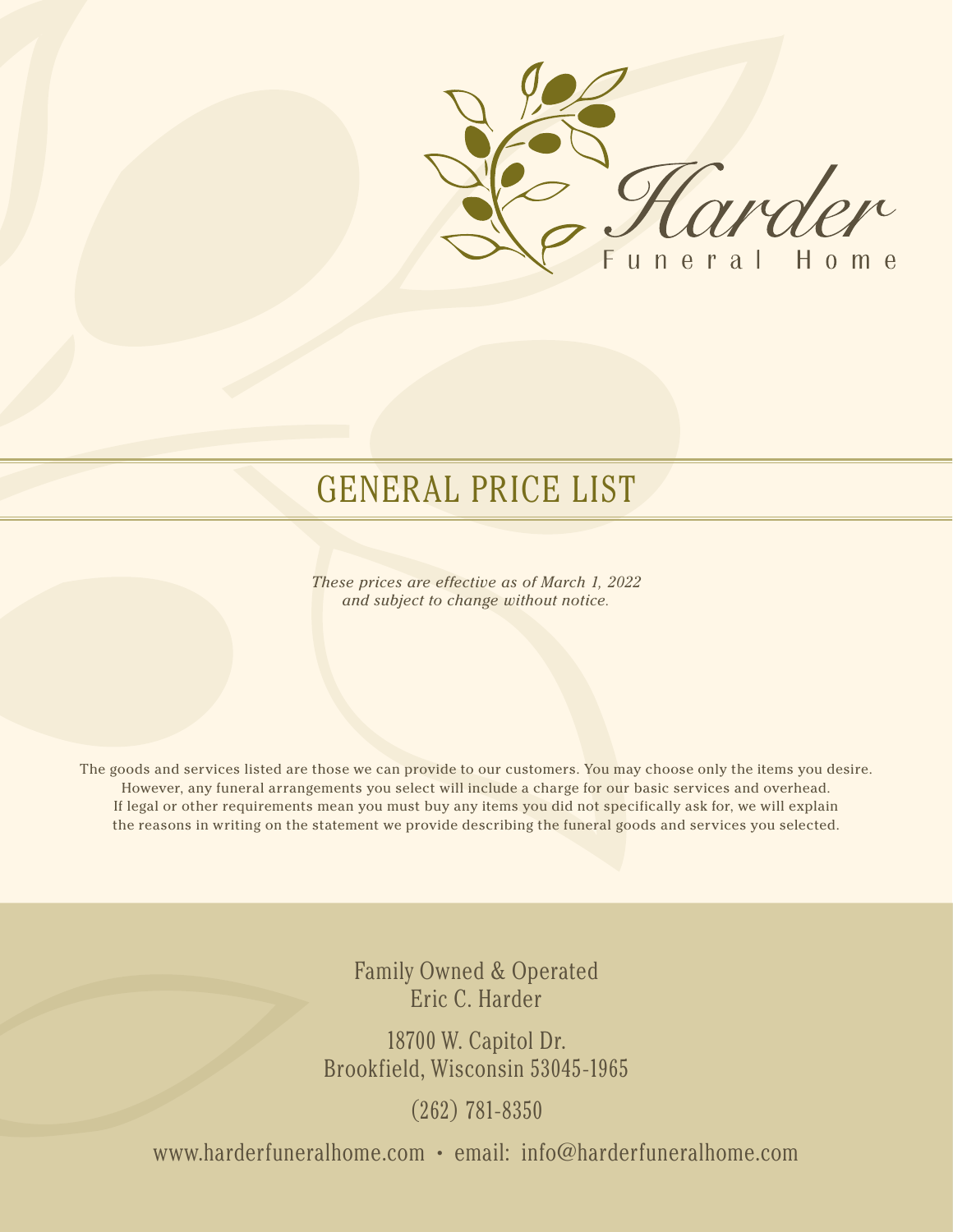## FULL SERVICE TRADITIONAL FUNERAL SERVICE PACKAGE

#### *When Casket is Purchased from Harder Funeral Service Inc.*

This package includes a full service funeral arrangement including viewing/visitation up to 3 hours and a ceremony/service, use of facilities and equipment, services of funeral director and staff, embalming, other preparation of the body, transfer of remains to funeral home (within Waukesha/Milwaukee Counties), hearse to cemetery or crematory (within Waukesha/Milwaukee Counties), graveside or committal service (within Waukesha/Milwaukee Counties), acknowledgment cards, visitors register book, cross or crucifix.

*Full Service Traditional Funeral Service Package . . \$5,170.00* 

This package price does not include the casket, outer burial container, cash advanced items or other necessary fees or charges which will be explained to you. This is a package price and does not allow for substitution or deletions. Other items may be individually selected from our itemized price list.

### ITEMIZED PRICE LIST

*\* (Services and Merchandise Included in our Full Traditional Funeral Service Package.)*

## BASIC SERVICES

*\*Basic Services of Funeral Director and Staff . . \$2,890.00* Our charge includes funeral counseling, necessary arrangements, recording vital statistics, securing permits, filing and obtaining death certificates and other forms and claims, preparation of necessary notices, and coordination of service plans with parties involved with the final disposition of the deceased. Also in this fee are overhead expenses such as utilities, taxes, insurances, professional licensing, administrative and maintenance costs. This fee for our basic services and overhead will be added to the total cost of the funeral arrangements you select. *(This fee is already included in our charge for direct cremations, immediate burials and forwarding and receiving of remains.)*

### CARE OF DECEASED

*\*Embalming . . \$395.00* Except in certain special cases, embalming is not required by law. Embalming may be necessary, however, if you select certain funeral arrangements, such as a funeral with viewing. If you do not want embalming, you usually have the right to choose an arrangement that does not require you to have to pay for it, such as direct cremation or immediate burial.

| Dressing, casketing, cosmetology and any necessary restoration, hair stylist (should you elect to use an outside |  |
|------------------------------------------------------------------------------------------------------------------|--|
| hair stylist, they may have additional fees)                                                                     |  |
|                                                                                                                  |  |
| Required by state statute HFS 136.04                                                                             |  |
|                                                                                                                  |  |

## USE OF FACILITIES, STAFF & EQUIPMENT

| *Funeral Service/Ceremony — Conducted at Funeral Home or Another Facility\$290.00                              |  |
|----------------------------------------------------------------------------------------------------------------|--|
| *Visitation/Viewing — Conducted at Funeral Home or Another Facility $(1 - 3 \text{ hours})$ \$380.00           |  |
|                                                                                                                |  |
|                                                                                                                |  |
| Memorial Service: Conducted at Funeral Home or Another Facility (No Visitation) \$915.00                       |  |
| Memorial Service: Ceremony/Visitation — Conducted at Funeral Home or Another Facility (1 - 3 hours)  \$1295.00 |  |
|                                                                                                                |  |
|                                                                                                                |  |
|                                                                                                                |  |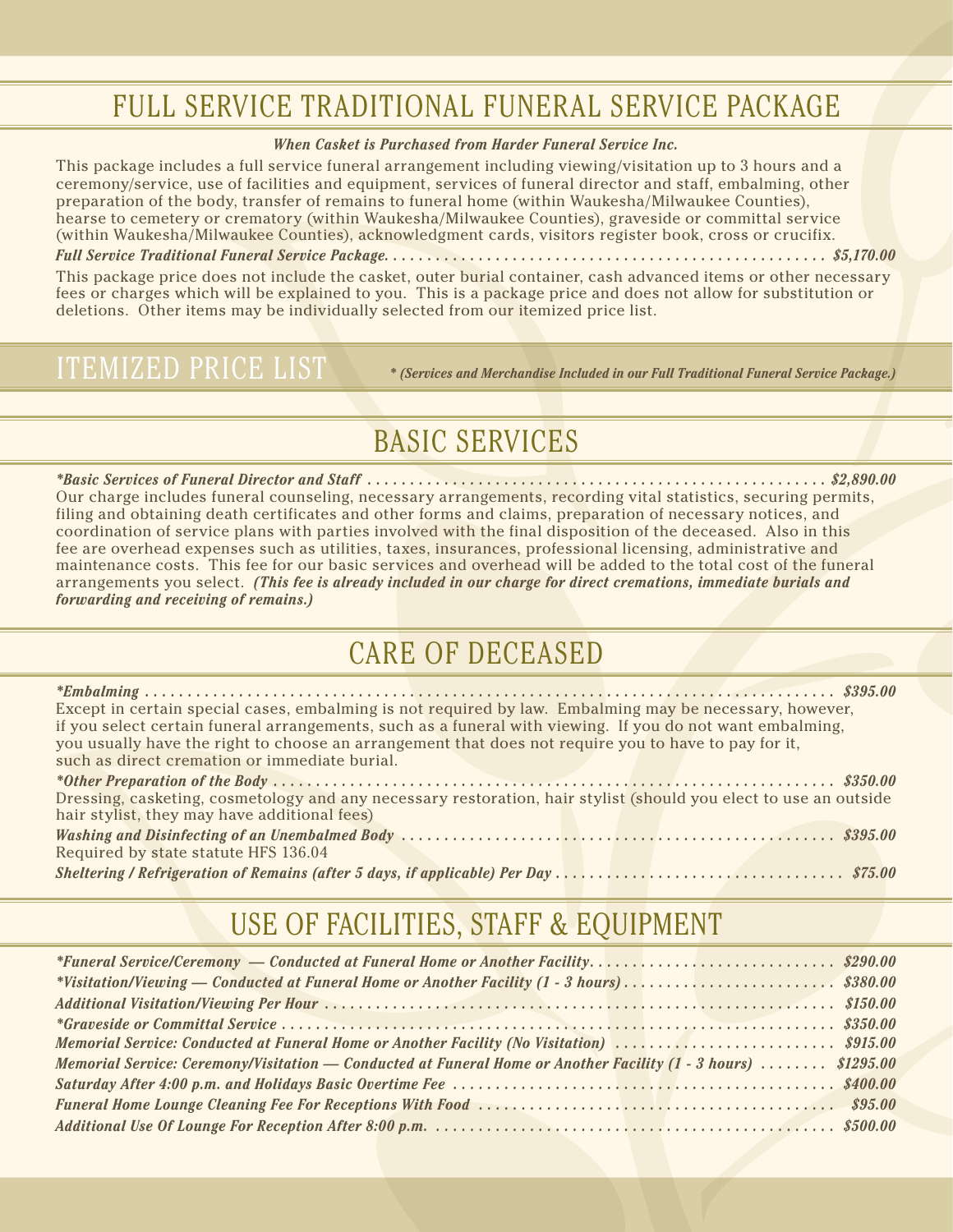## USE OF AUTOMOTIVE EQUIPMENT

Automotive charges include mileage within Waukesha/Milwaukee Counties, additional mileage is charged at \$3.50 per mile from point of departure.

## MERCHANDISE

|                         | A complete list will be provided at the funeral home. |  |
|-------------------------|-------------------------------------------------------|--|
|                         | A complete list will be provided at the funeral home. |  |
|                         |                                                       |  |
|                         |                                                       |  |
|                         |                                                       |  |
|                         |                                                       |  |
|                         |                                                       |  |
|                         |                                                       |  |
|                         |                                                       |  |
|                         |                                                       |  |
|                         |                                                       |  |
|                         |                                                       |  |
|                         |                                                       |  |
|                         |                                                       |  |
| <b>Burial Garments:</b> |                                                       |  |
|                         |                                                       |  |
|                         |                                                       |  |
|                         |                                                       |  |
|                         |                                                       |  |
|                         |                                                       |  |